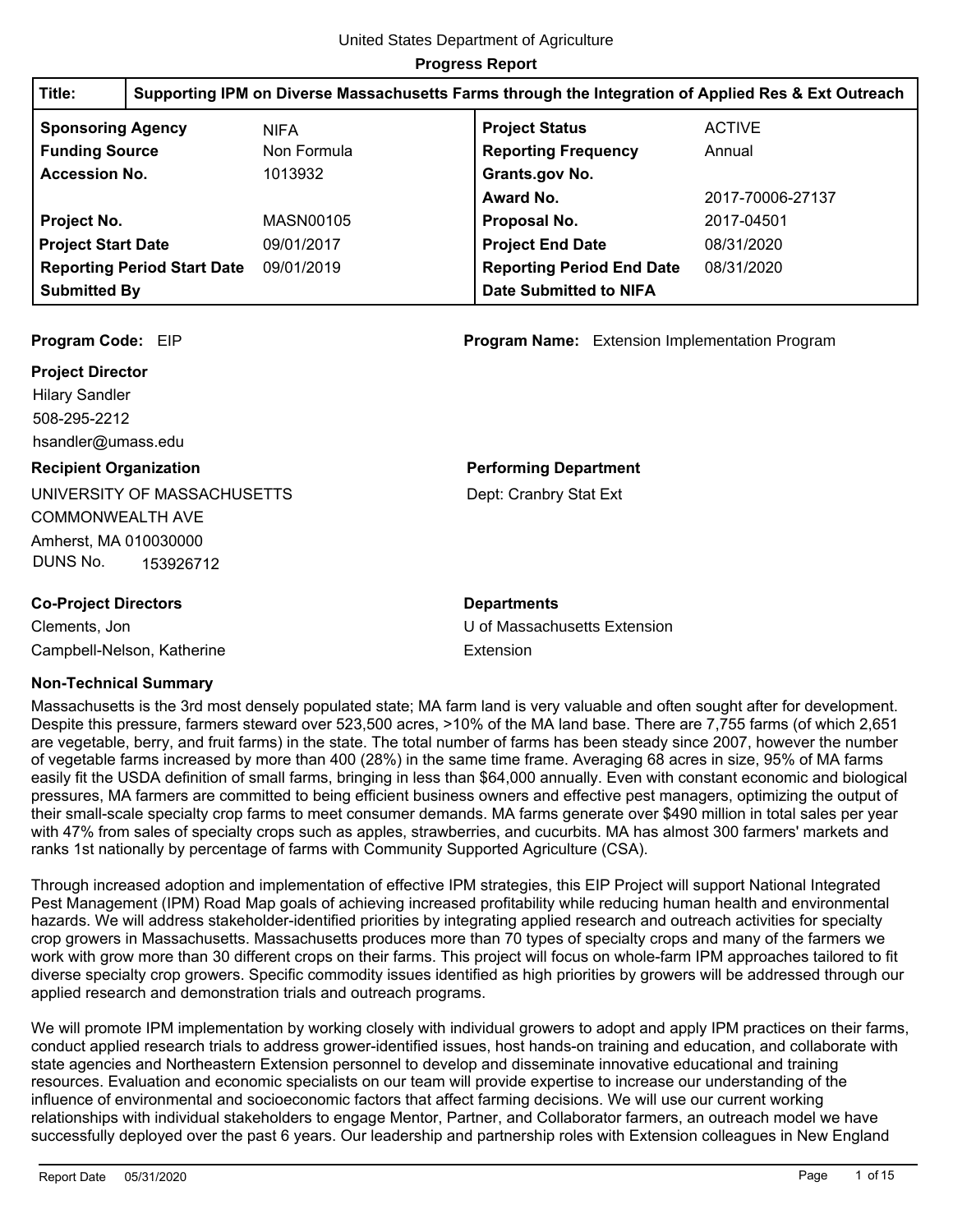| Accession No. 1013932 | Project No. MASN00105 |
|-----------------------|-----------------------|
|-----------------------|-----------------------|

and industry and regulatory organizations will continue to further IPM implementation for specialty crop farms in MA. Responding to stakeholder-identified needs, we will expand our skill capacity by participating in professional development programs to improve technical and educational support for MA specialty crop growers.

### **Accomplishments**

#### **Major goals of the project**

Our Project has Three Overall Goals:

1. Improve IPM practices and strategies related to emerging, invasive, and established pests of specialty crops;

 2. Increase IPM implementation and promote whole-farm sustainability through outreach and training activities and demonstrating effective technological strategies; and

 3. Promote adoption of IPM by expanding and improving the skill capacity of Extension personnel, IPM practitioners, and growers.

Specific objectives for Goal 1 include establishing research and demonstration trials on Partner Farms, including University research stations, and obtaining monitoring data from Collaborator Farms that will direct management decisions and improve outcomes for the grower community at- large. Goal 2 objectives include training Mentor Farmers, providing timely diagnostics, bridging language barriers, and participating in regional digital reporting systems. Goal 3 objectives include acquiring skills in farm business management and information technology as well as obtaining and providing expanded capacity in weed research/outreach for vegetable and fruit farmers.

### **What was accomplished under these goals?**

### **Goal 1: Improve IPM Practices and Strategies for Emerging and Established Pests Emerging Pests that Affect Multiple Specialty Crops (65% complete).**

•12 MA sites checked weekly for **BMSB**. Data shared with MDAR and UMass Extension. "Ghost" traps, the novel "attractand-kill" strategy were deployed on 5 partner farms.

• Collaborated in augmented mapping information distribution network (iPiPE, now AgPest/EddMaps).

 • Monitored **scale** populations on 28 cranberry farms, processed 218 samples and addressed emerging pests including **Allium leafminer fly** and **downy mildews** (DM) in lettuce and spinach.

• Conducted 1 replicated trial evaluating DM resistant varieties of spinach for NE winter production.

### **Advanced Apple IPM (65% complete).**

•Achieved implementation of grower-sufficient fireblight (FB) risk management.

•Conducted apple scab (AS) spore observations at UMass Cold Spring Orchard to determine duration of primary spore availability.

•Trained growers on AS and FB model output use.

•Consistently demonstrated effectiveness of semiochemical based attract-and-kill strategies for plum curculio (PC) and other key pests.

•Assessed pathogenic nematodes suppression for PC ground-dwelling stages in commercial farms.

### **Brassica IPM (85% complete).**

•Our network of 5 researchers in 4 states worked with 15 growers to implement BMPs in brassicas, and conducted 9 replicated trials on alternative pest management strategies.

•Wrote 10 newsletter articles, factsheets and reports; conducted 5 webinars with live attendance and video views totaling >1,047 growers and service providers; held 3 field days with 150 attendees.

### **Efficacy of Organic Pesticides (75% complete).**

•Conducted replicated trials evaluating host-resistance to manage diseases without use of pesticides, a valuable strategy for organic growers whose choices of fungicides are very limited.

•We trained 10 undergraduate students on organic IPM.

#### **Goal 2A: Increase IPM Implementation and Promote Whole-Farm Sustainability through Outreach and Training Activities**

#### **Training scouts and IPM implementation on Mentor Farms (65% complete)**.

•Hosted our annual Advisory Group meeting and discussed priorities (18 attendees).

•Regularly visited 14 Mentor Farms to scout and provide hands-on training. Growers were interviewed to determine implementation success and challenges.

### **Provide timely and accurate specialty crop disease diagnostics (75% complete).**

•Pest diagnostics, fungicide efficacy, and forecasting are the focus of our outreach programs and field day events. •Made 43 site visits, processed 299 samples, had >120 phone consultations related to cranberry scale.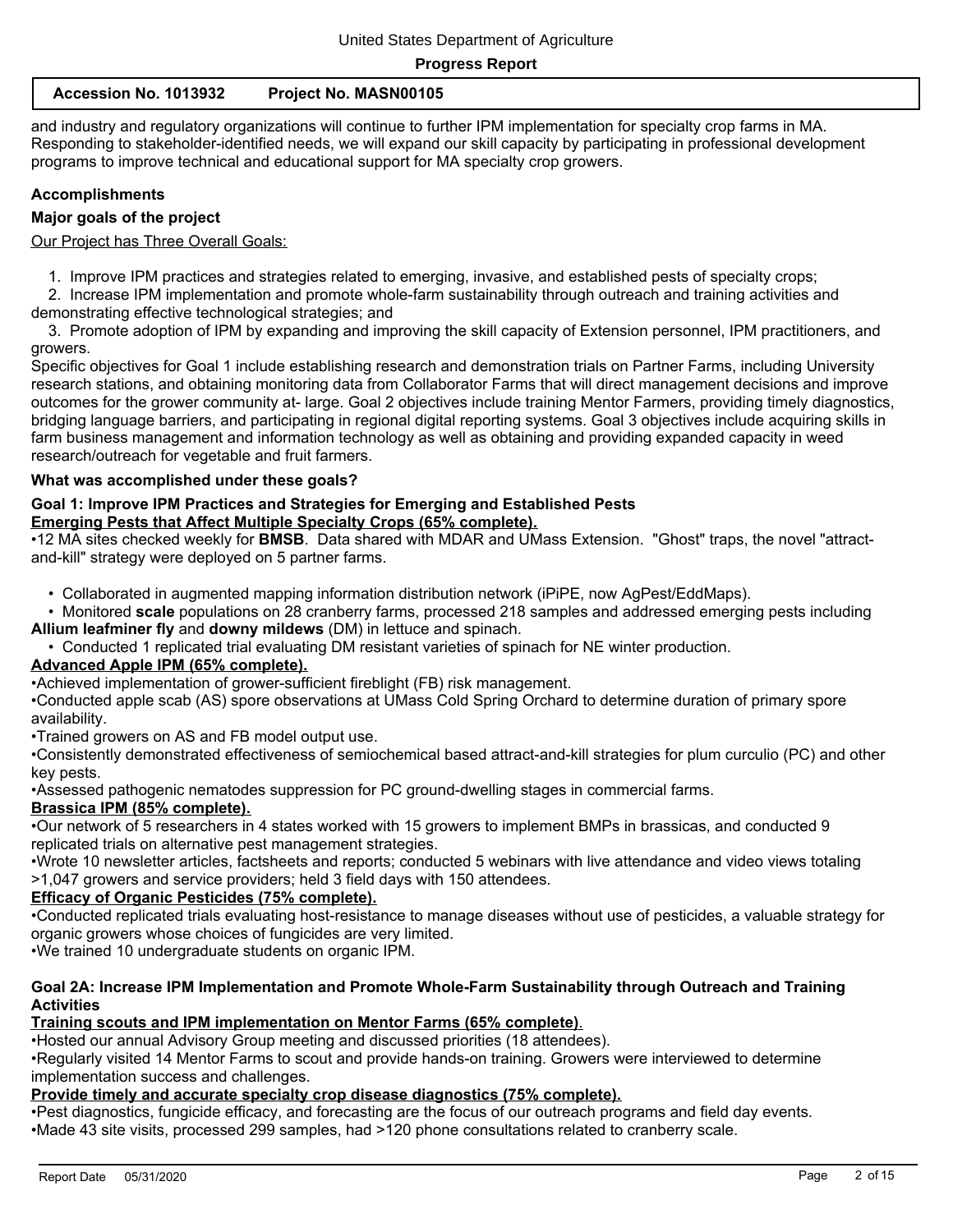### **Accession No. 1013932 Project No. MASN00105**

**Conduct Workshops and Training (65% complete)** (numbers down due to Covid-19 restrictions).

•Conducted one workshop on SWD identification and management (50 attendees).

•Published the 28th Annual March Message, providing information on cutting-edge research-based pest control to MA and NE fruit tree growers.

•Held 8 twilight meetings (300 attendees) and one field day (110 attendees).

•Conducted 4 WPS trainings (42 attendees) and worked with MDAR and UMass pesticide programs to host 1 WPS train-thetrainer session.

•We held a "how-to" diagnostics workshop for growers (35 attendees).

•We did one-on-one trainings and education on resistance management (53 attendees).

•20 workshops and trainings were held (840 attendees) targeting organic growers, nutrient management, bee conservation. **Bridge Language Barriers (55% complete).**

•We evaluated survey responses and worked with collaborating institutions (CISA) and farmers to prioritize production of Spanish-language resources.

•Created a general Spanish-resource page, with vegetable production resources, and a Food Safety page, listing specifically food safety-related resources.

### **Promote Commonwealth Quality Program (CQP) (85% complete).**

•Our Vegetable and Fruit Teams partnered with MDAR in on-farm and classroom trainings to prepare inspectors/auditors to use the IPM checklists.

•Work on the Cranberry CQP was completed and is posted on MDAR website.

### **Goal 2B: Increase IPM Implementation and Promote Whole-Farm Sustainability through Demonstrating Effective Technological Strategies**

### **Digital Recordkeeping (60% complete).**

•Team members continued to seek software/platforms to serve this need, investigating versatility of Farm Dog app and AgPest/EddMaps to determine feasibility of record keeping in those platforms.

### **Optimizing Technology Utilization on Specialty Crop Farms (70% complete)**.

•Held 1 workshop on the use of unmanned aircraft systems (UAS) in cranberry (10 attendees).

•Published 1 fact sheet on agrivoltaic panels on cranberry farms.

•Reviewed 16 proposals for dual-use of solar energy on specialty crop farms; 10 were approved.

•Ultilized MyIPM workgroup session to leverage phones for creating phone-friendly apps.

•Installed 8 new weather stations with microclimate sensor potential.

#### **Using Integrated Pest Information Platform for Extension and Education (iPiPE) (65% complete).**

•We installed monitoring systems and gathered information on Collaborator farms. Information shared with our regional Extension colleagues to inform IPM decisions across state lines.

#### **Weather Stations and Sensors (75% complete).**

•Communications with growers about stations and data were accompanied with advice and questions about IPM and decision support systems (DSS) as supported by the NEWA platform.

•Approximately 50 tree fruit growers are steady users of models for apple scab disease, fire blight disease, and summer diseases as well as plum curculio, apple maggot, and other insects.

•Produced 1 video on using NEWA to determine apple scab infection risk and access weather forecast.

### **Goal 3: Promote IPM Adoption by Improving and Expanding Skill Capacity and Evaluating Progress Business Management and IPM Decision Making (65% complete).**

•Extension Team Members worked with resource economists and growers to guide our examination of factors that influence whole-farm management decisions.

•We hosted a workshop on enterprise budget development (18 attendees).

### **Weed Management (65% complete).**

•Secured registration of a new herbicide in cranberry, expanding mode of action options.

•Conducted 5 workshops to promote effective weed IPM on specialty crop farms (1287 attendees).

•Conducted 1 Partner Farm project (pronamide on new cranberry vines) and weed IPM support was provided to fruit and vegetable growers via field walks, newsletter articles, pest alerts, and workshops.

•Developed and delivered a weed identification quiz at a regional meeting to determine growers' ability to accurately identify problem weeds on farm (80 respondents).

#### **Information Technology (IT) Professional Development (75% complete).**

•Extension personnel held 10 virtual grower workshops (ca. 650 attendees).

•Conducted 3 fruit-growing webinars (195 attendees). Video presentations posted to YouTube.

•Initiated Podcast component to Healthy Fruit.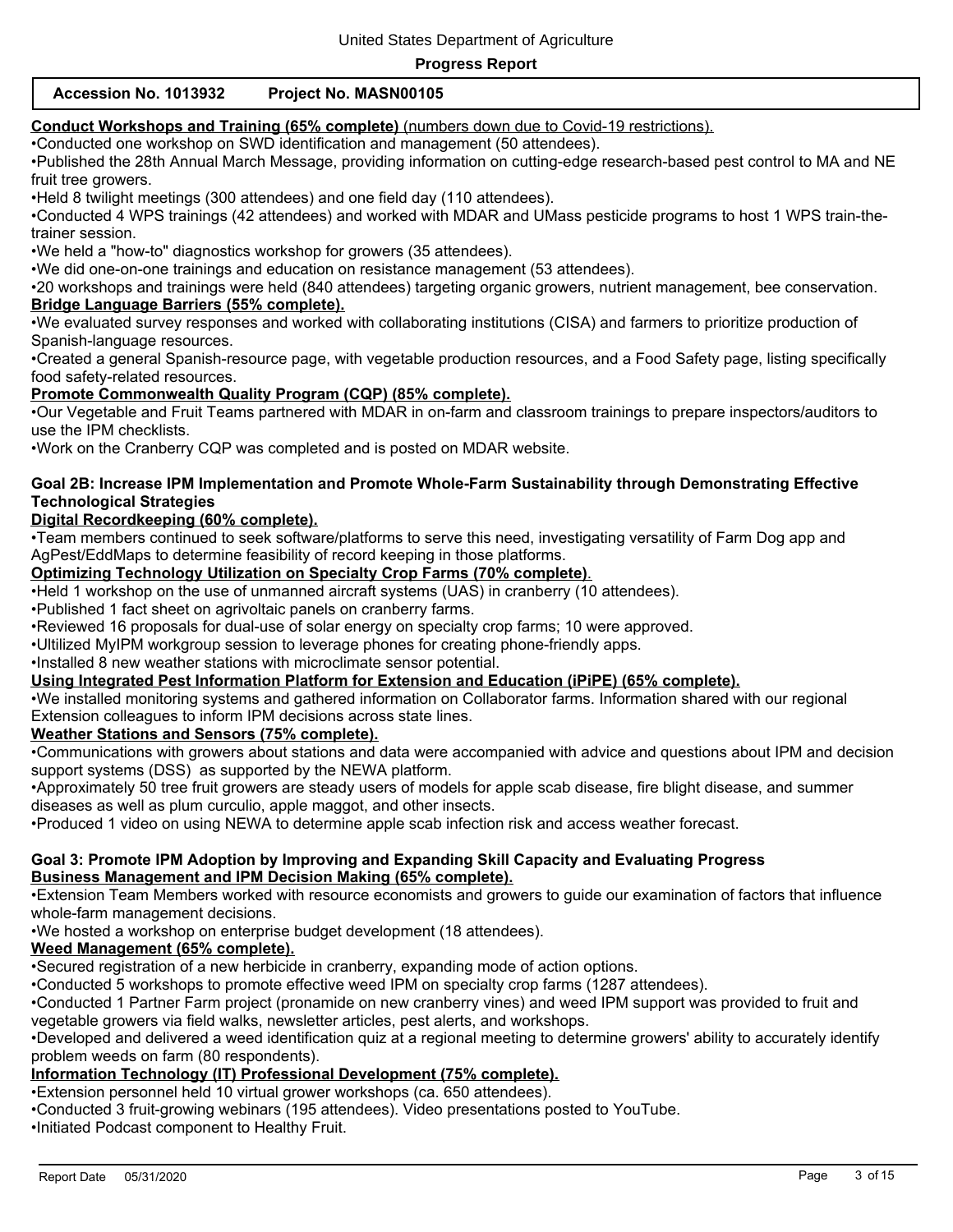| Accession No. 1013932 | Project No. MASN00105 |
|-----------------------|-----------------------|
|-----------------------|-----------------------|

### **Assessing Change in Behavior and Condition from IPM Extension Efforts (50% complete).**

•Improved evaluation process to capture increasing knowledge and confidence in implementing IPM, as well as longer-term impacts.

•Two growers adopted the use of synthetic lures and perimeter-row applications of insecticide mixed with sugar as a phagostimulant for reduced-input management of apple maggot fly. Insecticide applications were reduced by at least 70%.

#### **Total number of peer-reviewed publications: 0 (2 noted published during reporting period, but mentioned in last year's report).**

**Total number of nonpeer-reviewed publications: 12**

**Total number of presentations: 36 in person; 12 internet-based**

**Total number of people reached: >1,200 at talks/webinars, >4,400 newsletter subscribers**

#### **What opportunities for training and professional development has the project provided?**

The EIP team held our advisory group meeting on March 9, 2020, Grafton, MA with 18 attendees. We use this forum to generate feedback for the project, provide training on special topics, and to recruit mentor and partner farms as needed. The Tree Fruit team attended MyIPM app content development sessions in Clemson, SC, Oct 8-10, 2019.

The Tree Fruit Team attended the iPiPE Mixer at North Carolina State University to participate in future planning of the projects next phase as Ag-Pest Monitor/EDDMaps. The team learned about multiple other existing agricultural data aggregation and sharing platforms.

Garofalo, Piñero, Clements, and Cooley attended the New York/New England/Canadian Fruit Pest Management Working Group, 80th Annual New England, New York, and Canadian Fruit Pest Management Workshop. Burlington, VT. October 21- 23, 2019. The IPM team produced the Massachusetts IPM Report for 2019. Clements gave an App guy update at this WG meeting and presented additional app information at the Massachusetts Fruit Growers' Association Annual Meeting held in Leominster, MA.

Garofalo attended International Apple Pathology Working Group 25. Odense, DK. January 16-21, 2019.

Garofalo hosted Dr. Cameron Peace, Washington State University in collaboration with the Stockbridge School of Agriculture and Franklin County Cider Days and the Franklin County Chamber of commerce. While on his 3-day stay Dr. Peace met with graduate students, presented at the Stockbridge School of Agriculture Seminar Series as well as Franklin County Cider Days events. Dr. Peace brought his expertise in marker assisted rosaceous plant breeding and apple genome tracking to multiple communities in UMass and Franklin county, not only increasing understanding of and access to this information but also providing an opportunity for Extension to strengthen relationships within the University as well as the larger local community. Garofalo represented UMass Extension at the Cooperative Agricultural Pest Survey (CAPS) committee meeting, a collaboration of USDA APHIS PPQ, MDAR, UMass Extension and non-governmental organizations with a stake in the state's agricultural resources. CAPS meets in order to decide which invasive pests will be the focus of the next year's survey and outreach efforts.

Garofalo sits as program co-chair for the New England Vegetable and Fruit Conference helping develop sessions and coordinating scheduling and other programmatic logistical concerns.

Ghantous worked with vegetable and cranberry growers to improve their weed ID skills. She provides diagnostic services for weed ID for cranberry and vegetable growers. She and Sylvia are part of a subcommittee on Maximum Residue Limits (MRL) that involves 4 conference calls/year, 100 emails and review of pesticide options for growers.

Higgins and Scheufele attended a workshop at UVM Extension on Nutrient Management in Vegetable Crops workshop. February 12, 2020.

Higgins attended, "Making it Happen, a farm financial planning workshop" hosted by The Carrot Project.

Higgins attended "UConn Extension Agricultural Wellness Summit." December 5, 2019.

Higgins attended the "Northeast Specialty Crop Water Symposium," December 18, 2019.

Morzuch initiated the training of students to interview growers in the Mentor Program who could provide detailed information on amounts of time needed to accomplish tasks for various activities. Interviewing was to take place over the duration of the summer. The goal was to establish a template that extension members could use in future dealings with their clientele to gather economic information. Interviewing was curtailed completely as summer began and growers became busy. Piñero conducted on-farm demonstrations of the effectiveness of odor-baited trap trees as an attract-and-kill strategy for management of plum curculio, a key pest of apple in eastern North America. This behaviorally-based approach to management of adult plum curculios was integrated with entomopathogenic nematodes (EPN) for biological control of plum curculio larvae in the soil. Evaluations took place in six commercial orchards (five in MA, one in NH) from May to August 2018. Piñero and Garofalo monitored deployment of pheromone-baited ghost traps for increased fruit damage potential due to the invasive Brown Marmorated Stink Bug at three commercial farms (August-October 2019).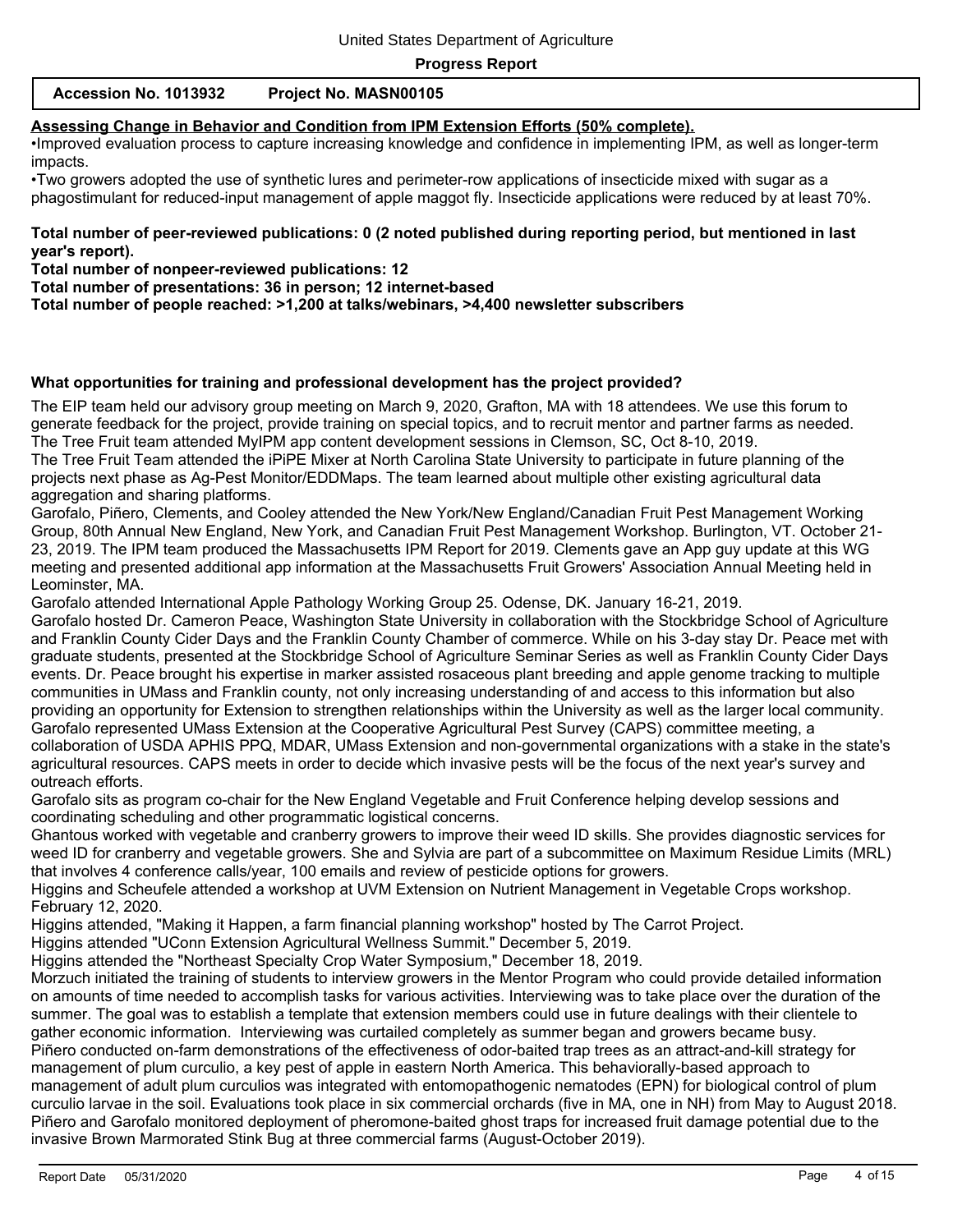| Accession No. 1013932 | Project No. MASN00105 |
|-----------------------|-----------------------|
|-----------------------|-----------------------|

Sandler was Chair of the NEERA 1604 group and organized a meeting of IPM coordinators by zoom (due to covid 19). The meeting was held May 12, 2020 and attended by 18 people including members of the NEIPM Center. As incoming Chair, she also represented Northeast IPM Coordinators at the National IPM Coordinators meeting held in Washington, DC on October 22-23, 2019.

Sandler presented and attended the North American Cranberry Researchers and Extension Workers Conference, held in Vancouver, BC, August 18-21, 2019. Sandler presented research results on weed IPM at the Northeastern Plant, Pest, and Soil Conference held in Philadelphia, PA on January 6-9, 2020. Sandler attended the Eastern NY Grower Expo, Albany, NY on February 25-26, 2020.

Scheufele and Higgins hosted Pest Alerts call: A group of ~30 Extension agents around the Northeast convene Wednesdays during the growing season (May-Sept) for one hour discussion of the week's pest activity and other issues.

Scheufele attended the 2020 American Phytopathological Society Northeast Division Meeting March 11-13 to share plant disease updates and research activities with peers across the region.

Schloemann and Sandler participate regularly in Regional IPM "call-ins", which help to strengthen our Extension network and re-focus our educational efforts as needed. Occasionally experts join the call to share on a pest of interest (e.g., spotted lantern fly, SWD). We started having these sessions on Zoom, which allows us to share photos and slide presentations. Sylvia worked with MDAR and UMass pesticide program to host WPS train-the-trainer sessions. Sylvia trained growers on WPS and respirator fit tests. She tutored 13 growers to help them study for their pesticide certification exam. Sylvia provides diagnostic services, usually in the range of 70-100 samples per year.

### **How have the results been disseminated to communities of interest?**

We have positive and consistent contact with our stakeholders throughout the year. As listed in Box 1, we delivered an extensive array of workshops, presentations, and training sessions throughout the reporting period. We published 7 newsletters (>100 issues total) that reached more than 4,400 specialty crop growers. We participate in Regional IPM "call-ins" and working groups, which help to strengthen our Extension network and re-focus our educational efforts as needed. We bring unknown crop damage issues to the table for discussion and the knowledge we gain is transferred directly to our growers. Almost all of the EIP Team members are part of the organizing committee for the New England Vegetable and Fruit Conference, a bi-yearly event that attracts more than 1,500 growers from across New England. This 3.5 day event offers multiple opportunities for Extension personnel and growers to share experiences and information on specialty crop production. We are invited speakers (by our Extension colleagues) throughout the Northeast to present and train specialty crop growers. We are well networked with our colleagues and this facilitates exchange of information that helps our grower community.

### **What do you plan to do during the next reporting period to accomplish the goals?**

#### **Goal 1: Improve IPM Practices and Strategies for Emerging and Established Pests Emerging Pests that Affect Multiple Specialty Crops.**

•We will continue to monitor emerging pests and will provide training to growers on invasive pest identification, monitoring, and management.

•We will continue in an augmented mapping information distribution network through cooperation with iPiPE, now AgPest/EddMaps.

 • We will monitor scale and Japanese knotweed populations on cranberry farms and provide management information via newsletters and IPM alerts.

#### **Advanced Apple IPM.**

•The transition of growers handling their own fireblight risk management will be monitored.

•We will monitor accuracy of apple scab ascospore maturity models used in DSS at 1 MA site.

•A multi-stage IPM program for conventional and organic systems will be supported.

•Compare performance of attract-and-kill strategy involving perimeter-row sprays of insecticide mixed with sugar vs. perimeter trapping using odor-baited spheres in absence of insecticide sprays.

•Presentations will be made to growers at state and regional meetings and through UMass Extension publications.

# **Advanced Vegetable IPM.**

•We will work with growers and regional partners to design and conduct trials on management of striped cucumber beetle (as a vector).

•We will use results from research for newsletter articles, web-based fact sheets, and workshops.

# **Efficacy of Organic Pesticides.**

•We will conduct at least 1 study on organic pesticide efficacy. Results will be shared through field days, newsletter articles web-based factsheets, and peer-reviewed articles.

•Training of 1-2 undergraduate students on organic pest management will be provided, focusing on monitoring and organic management of key fruit and vegetable pests.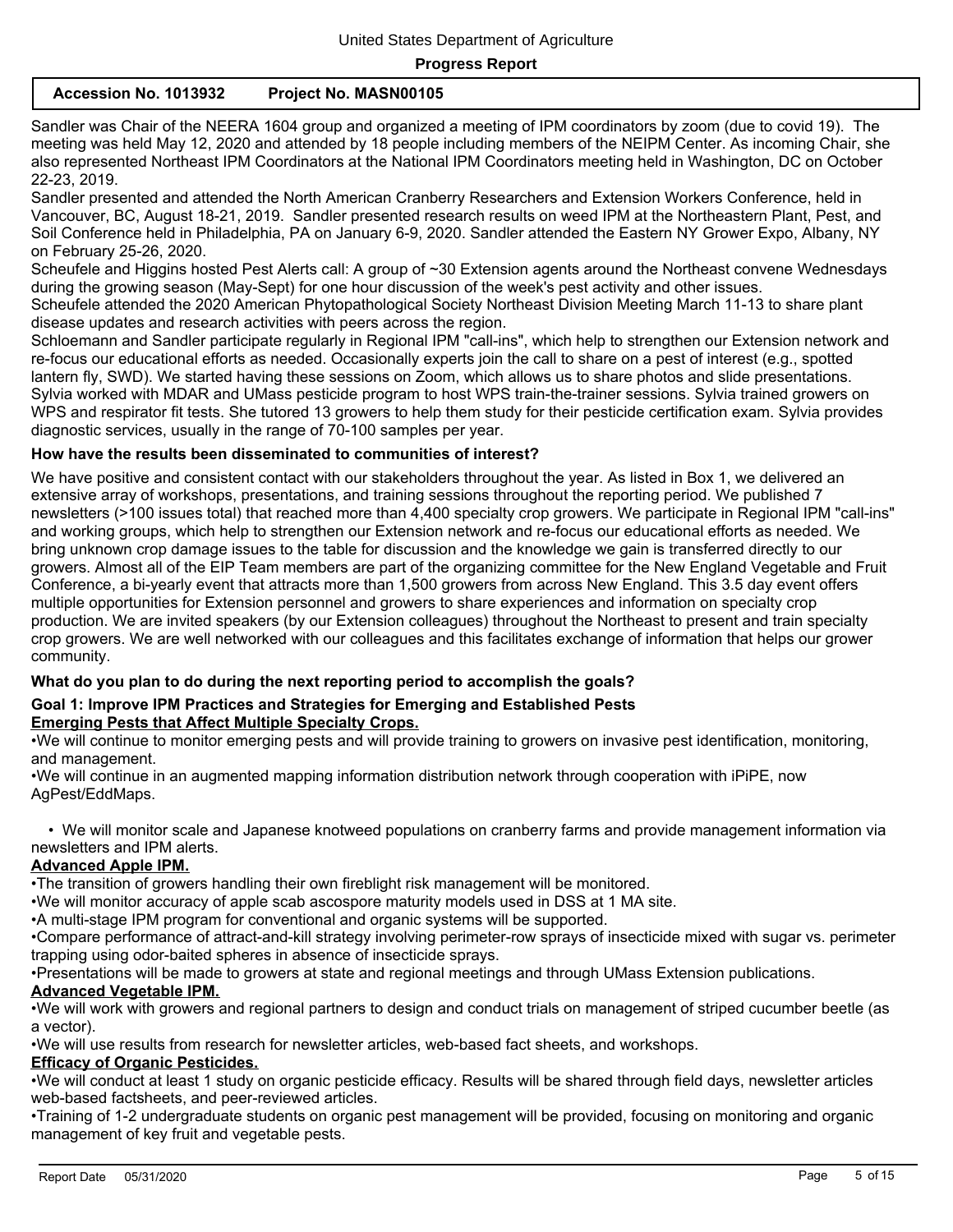| Accession No. 1013932 | <b>Project No. MASN00105</b> |  |
|-----------------------|------------------------------|--|
|-----------------------|------------------------------|--|

•Integration of biological controls and cultural controls will continue.

### **Goal 2A: Increase IPM Implementation and Promote Whole-Farm Sustainability through Outreach and Training Activities**

### **Training scouts and IPM implementation on Mentor Farms**.

•We will regularly visit 10 Mentor Farms to scout, assess problems, and provide hands-on training for IPM techniques and pest identification. Invasive pests will be monitored.

•We will interview all Mentor Farmers at the end of the season to determine implementation success and challenges. We will seek new Mentor Farmers, if necessary, in Spring 2021.

### **Provide timely and accurate specialty crop disease diagnostics.**

•We will produce 1 video or podcast on pest sample collection and interpreting diagnostic reports.

•Diagnostic outreach activities will focus on hands-on activities to properly identify and manage plant disease, insect, nutritional, and weed problems during field days.

•We will share this information through disease alerts, articles for vegetable, fruit and horticulture newsletters, and fruit and vegetable websites.

### **Conduct Workshops and Training.**

•Workshops and trainings (targeting beginning and/or organic growers, WPS, nutrient management, bee conservation and weed management training, with other subjects addressed as dictated by grower needs) are a mainstay of our education outreach efforts and will continue for 2020-21.

### **Bridge Language Barriers.**

•We will continue to develop language resources such as factsheets, vocabulary and phrase guides to be posted on our Spanish language resources webpage.

• 5 IPM videos will be translated into Spanish (and other languages) and shared via YouTube.

### **Promote Commonwealth Quality Program (CQP).**

•Our Vegetable and Fruit Teams will continue to train inspectors/auditors to use the IPM checklists.

### **Goal 2B: Increase IPM Implementation and Promote Whole-Farm Sustainability through Demonstrating Effective Technological Strategies**

### **Digital Recordkeeping.**

•Team members will test new platforms (e.g., FarmDog) and collaborate with AgPst/EddMaps to investigate potential for and develop record keeping capabilities in this platform.

### **Optimizing Technology Utilization on Specialty Crop Farms**.

•We will use UAS and image sensing with growers via workshops, meetings, and data collection.

•We will conduct research and outreach regarding dual-use of solar energy on working specialty crop farms (blueberry and cranberry) and evaluate projects fostering dual-use on specialty crop farms.

•We will research regulatory information related to agricultural water use.

•Evaluate different moisture sensor technologies in vegetables and fruit.

•Continue use of DTN© Smart Traps to allow remote monitoring of OFM, CM, and (OFM).

•Feedback will be considered on a re-tooled design for NEWA, including responsive web options.

•Team will continue to use multi-media resources (podcasts, websites, virtual conferences, social media platforms, etc.) to effectively communicate and prioritize measures in a highly adaptive fashion.

### **Using Integrated Pest Information Platform for Extension and Education (iPiPE).**

• Ultilizing AgPest/EddMaps (fomerly known as iPiPe), seven BMSB monitoring sites will be established in MA and the information will be recorded and mapped.

### **Weather Stations and Sensors.**

•We will monitor 31 weather stations and coordinate a network of 26 RainWise and Onset stations.

•We will conduct outreach about DSS and encourage use of expanded HELP features on NEWA.

•We will continue to test the efficacy of disease-risk forecasting models for management of fireblight and disease-risk

forecasting models for management of summer disease complexes.

•We will produce 1 video on reading NEWA and forecast models.

#### **Goal 3: Promote IPM Adoption by Improving and Expanding Skill Capacity and Evaluating Progress Business Management and IPM Decision Making.**

•We will work with resource economists to conduct cost-benefit analyses of replicated trials on crop and pest management, in order to provide benchmark data for growers and to gain additional expertise in making these calculations and using economic data in decision-making.

#### **Weed Management**.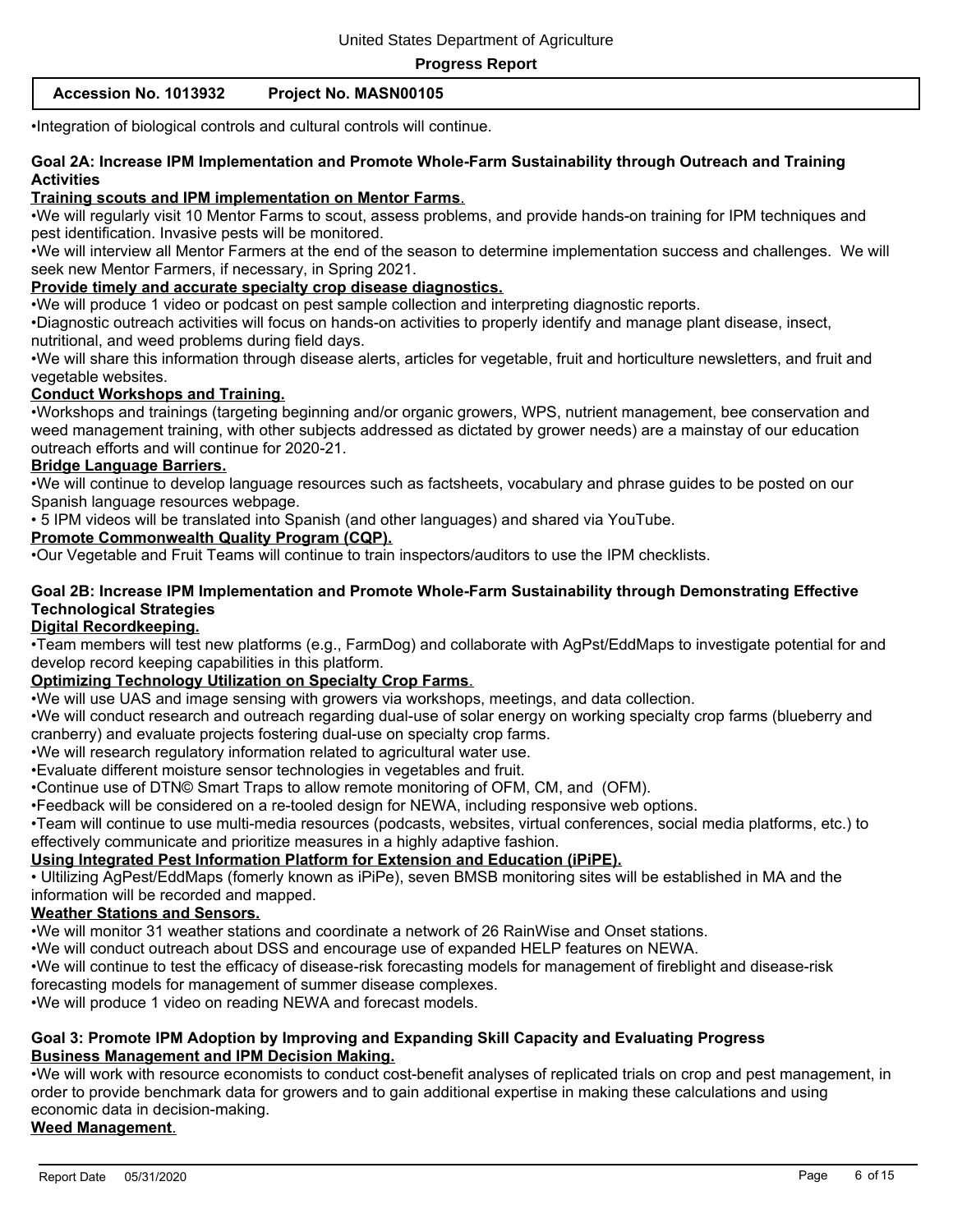### **Accession No. 1013932 Project No. MASN00105**

•We will screen herbicides (field trials) to identify products for priority IR-4 projects.

•We will conduct at least 1 workshop to promote use of effective weed IPM techniques; weed IPM support will be provided via field walks, newsletter articles, pest alerts, fact sheets and workshops.

•We will interview growers to assess specific needs of vegetable farms to determine the frequency and intensity of problematic annual and perennial weeds.

#### **Information Technology (IT) Professional Development.**

•We will partner with UMass Extension's Landscape, Nursery, and Urban Forestry Program to offer 7 webinars focusing on impact, monitoring, and management of invasive insects in MA. Topics include spotted lanternfly, SWD, BMSB, emerald ash borer, gypsy moth, Asian longhorned beetle, and more.

•Create and implement podcasts that are written, recorded, edited, and produced remotely by Fruit Team to expand growers' access to Healthy Fruit news while they are in the field, etc.

•We will expand our knowledge, use and development of web-based applications for remote teaching through the use of podcasts and programs like Zoom, GoToWebinar, Facebook Live, and more.

#### **Assessing Change in Behavior and Condition from IPM Extension Efforts.**

•We will use the IPM Toolkit as a guide to improve our evaluation process.

•We will work with the NEIPM Center to evaluate adoption of IPM in our Mentor program.

•We will develop a survey instrument and gather information from former Mentor farmers regarding the impact of the UMass EIP project on their pest management practices.

#### **Participants**

### **Actual FTE's for this Reporting Period**

| Role                  | <b>Non-Students or</b> | <b>Students with Staffing Roles</b> | <b>Computed Total</b> |                       |         |
|-----------------------|------------------------|-------------------------------------|-----------------------|-----------------------|---------|
|                       | faculty                | Undergraduate                       | <b>Graduate</b>       | <b>Post-Doctorate</b> | by Role |
| Scientist             | 1.4                    |                                     |                       | 0                     | 1.4     |
| Professional          | 5.5                    | 0                                   |                       | 0                     | 5.5     |
| Technical             | 0.9                    |                                     |                       | 0                     | 0.9     |
| Administrative        | 0.8                    |                                     |                       | 0                     | 0.8     |
| Other                 | -0                     |                                     | 0                     | $\Omega$              |         |
| <b>Computed Total</b> | 8.6                    |                                     |                       | 0                     | 9.6     |

#### **Student Count by Classification of Instructional Programs (CIP) Code**

| Undergraduate | Graduate | <b>Post-Doctorate</b> | CIP Code                  |
|---------------|----------|-----------------------|---------------------------|
|               |          |                       | 0   01.11 Plant Sciences. |

#### **Target Audience**

**Specialty crop growers, conventional and organic growers, Spanish and English speaking farm workers, beginning and women farmers, Commonwealth Quality growers, UMass Extension staff, Regional Extension IPM specialists, IPM consultants and scouts, agricultural service providers, farm managers and decision makers, newsletter subscribers, workshop and meeting attendees, industry representatives including UAS (drone) pilots and trainees.**

#### **Products**

| <b>Type</b>      | Status    | <b>Year Published</b> | <b>NIFA Support Acknowledged</b> |
|------------------|-----------|-----------------------|----------------------------------|
| Journal Articles | Published | 2019                  | <b>NO</b>                        |

#### **Citation**

Scheufele, S.B., and G. Higgins., 2019. Evaluation of fungicides to reduce chlorothalonil use for powdery mildew on squash, 2018. Plant Disease Management Reports. No. 13:V081. https://www.plantmanagementnetwork.org/pub/trial/pdmr/volume13/abstracts/v081.asp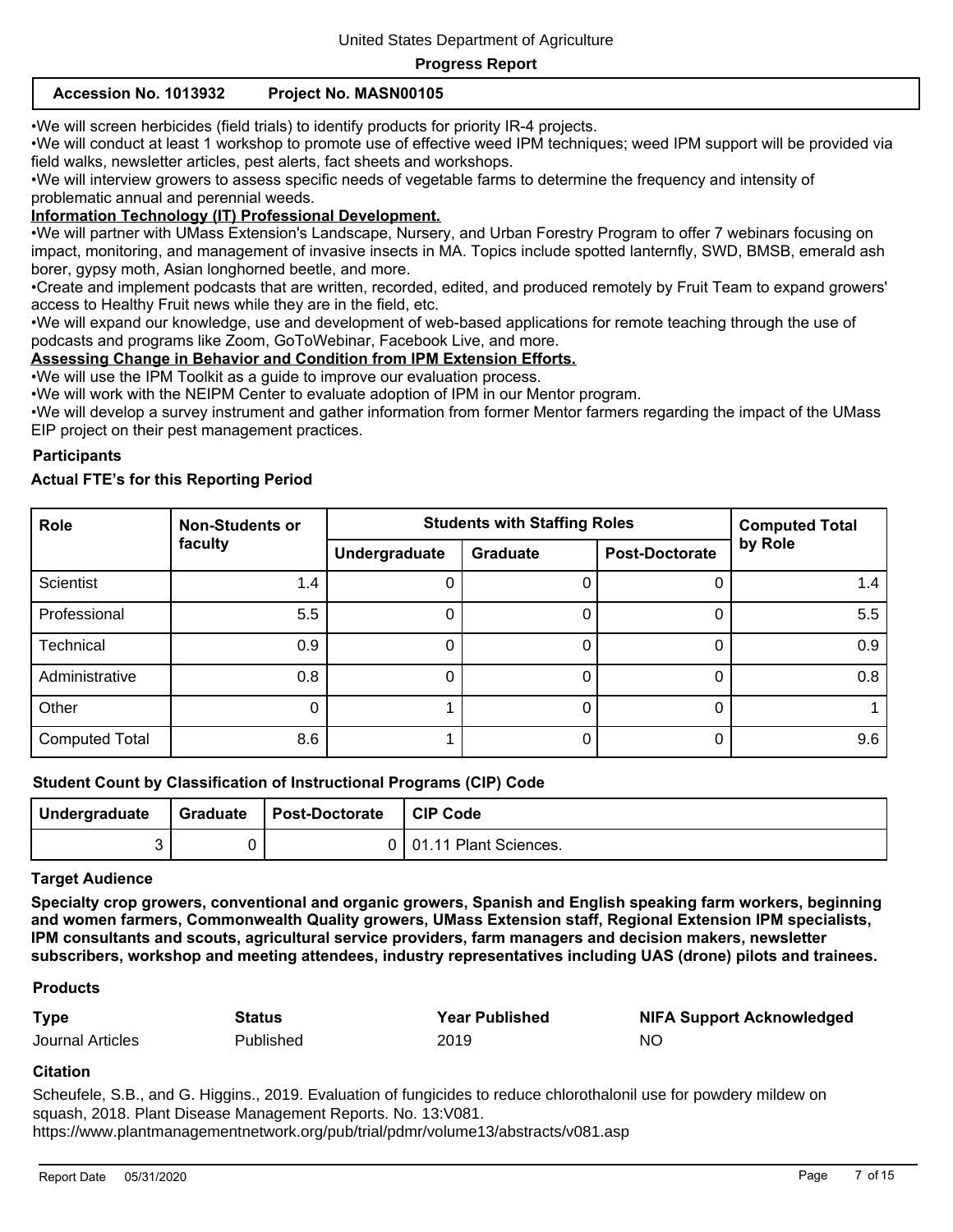| Accession No. 1013932 | <b>Project No. MASN00105</b> |                       |                                  |
|-----------------------|------------------------------|-----------------------|----------------------------------|
| <b>Type</b>           | <b>Status</b>                | <b>Year Published</b> | <b>NIFA Support Acknowledged</b> |
| Journal Articles      | Published                    | 2019                  | NΟ                               |

### **Citation**

Scheufele, S.B., and G. Higgins., 2019. Evaluation of resistant cultivars for management of downy and powdery mildews in fall cucumbers, 2018. . Plant Disease Management Reports. No. 13:V078 https://www.plantmanagementnetwork.org/pub/trial/pdmr/volume13/abstracts/v078.asp

### **Other Products**

**Product Type**

**Other** 

### **Description**

Scheufele, S. B. Vegetable IPM Research. MA Food Policy Tour, UMass Research Farm, South Deerfield, MA. August 2, 2019. 8 attendees

### **Product Type**

**Other** 

### **Description**

Scheufele, S.B. Vegetable Research at the UMass Farm. UMass Research Farm, South Deerfield, MA. August 8, 2019. 10 attendees

### **Product Type**

**Other** 

### **Description**

Scheufele, S. B. Understanding and Managing Diseases in Vegetable Crops. Northeast Organic Farming Association Summer Conference, Amherst, MA. August 11, 2019. 10 attendees

#### **Product Type**

**Other** 

### **Description**

Scheufele, S.B. Managing cucurbit downy mildew in fall cucumbers and Managing brassica insect pests using mulches, nematodes, and insectary plantings. UMass Extension Agricultural Field Day 2019, South Deerfield, MA. August 19, 2019. (2 talks presented.)

### **Product Type**

**Other** 

### **Description**

Scheufele, S.B. Vegetable Scouting on the Hampshire College Farm. Northeast Organic Farming Association Summer Conference, Amherst, MA. August 20, 2019. 30 attendees

### **Product Type**

**Other** 

### **Description**

Higgins, G. Vegetable Research at the UMass Farm. UMass Research Farm, South Deerfield, MA. August 31, 2019. 30 attendees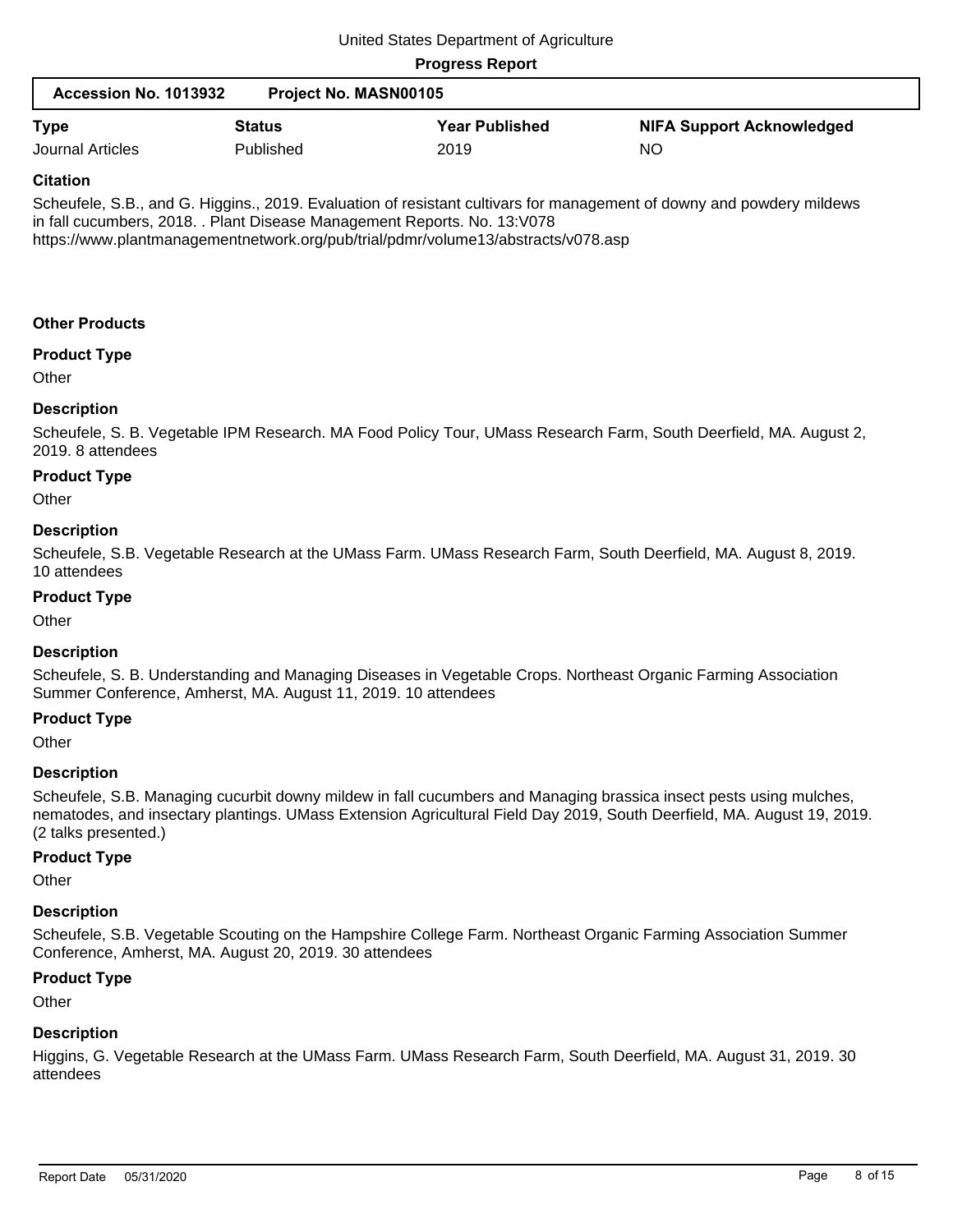#### **Product Type**

**Other** 

#### **Description**

Scheufele, S.B. Updates from the Brassica Pest Collaborative. New England Fruit & Vegetable Conference, Manchester, NH. December 12, 2019. 80 attendees

#### **Product Type**

**Other** 

#### **Description**

Higgins, G. Spinach Downy Mildew Research at UMass. New England Fruit & Vegetable Conference, Manchester, NH. December 12, 2019. 50 attendees

#### **Product Type**

**Other** 

#### **Description**

Scheufele, S.B. Vegetable Diseases of 2019. SEMAP Ag & Food Conference, Dighton, MA. February 23, 2020. 5 attendees

### **Product Type**

**Other** 

#### **Description**

Scheufele, S.B. Winter Greens Pests & Diseases. New England Vegetable & Berry Growers' Association Winter Growers' Meeting, Hadley, MA. January 3, 2020. 80 attendees

#### **Product Type**

Audio or Video

#### **Description**

Scheufele, S.B. April 22, 2020. Early-Season Pest Scouting. 29 live attendees, 73 views. https://www.youtube.com/watch?v=pWg2BvrTbis

#### **Product Type**

Audio or Video

#### **Description**

Scheufele, S.B. May 5, 2020. Organic Pest Management. 20 live attendees, 24 views. https://www.youtube.com/watch?v=Xkn3992yDag

#### **Product Type**

**Other** 

**Description**

Veg Notes (28 issues, 31:8-32:10) , 2865 subscribers

#### **Product Type**

**Other** 

#### **Description**

Higgins, Genevieve. 2020. Calculating Fertilizer Applications. Vegetable Notes 32:8.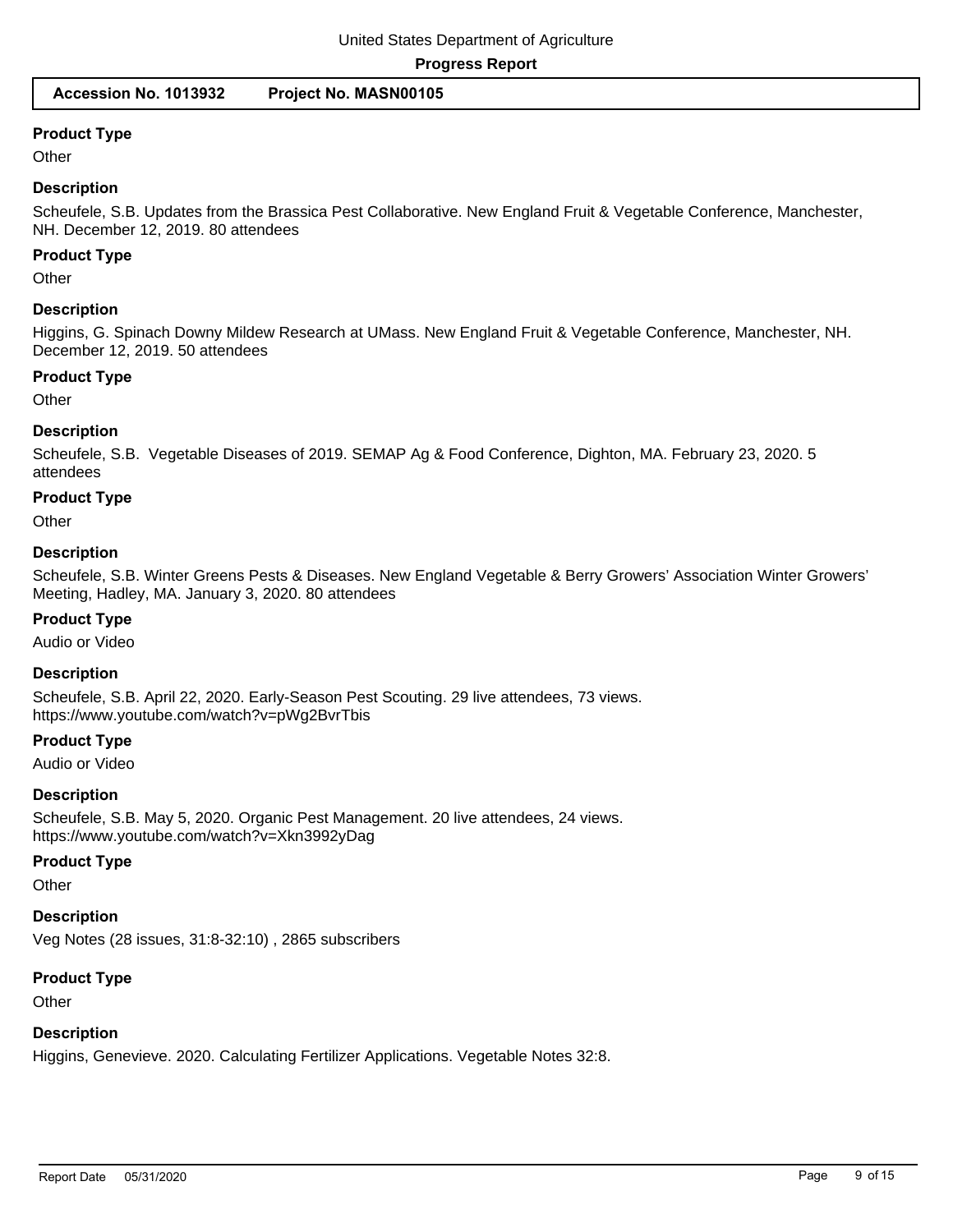#### **Product Type**

**Other** 

#### **Description**

Higgins, Genevieve. 2020. Take-Homes from March 2020 Nutrient Management Workshops. Vegetable Notes 32:4.

#### **Product Type**

**Other** 

#### **Description**

Sandler, Sylvia, Ghantous, Averill, Uppala, Jeranyama, and Mupambi made cranberry IPM presentations at the annual UMass Cranberry Research and Extension Update held Jan. 20, 2020. 10 talks were given to 164 attendees.

#### **Product Type**

**Other** 

#### **Description**

Cranberry Station Newsletter, Vol. 20-21 (7 issues) to 187 subscribers.

#### **Product Type**

**Other** 

#### **Description**

The Annual Cranberry Summit was held on November 26, 2019 with 39 attendees.

#### **Product Type**

**Other** 

#### **Description**

Industry Zoom meetings in 2020: Sylvia presented to 38 growers on April 21; Sandler and Uppala presented to 40 growers on April 27; Sandler presented to 22 growers on May 14.

#### **Product Type**

**Other** 

#### **Description**

UMass Cranberry Extension zoom meetings: Sylvia, Ghantous and Sandler presented on April 16 to 32 growers, on May 6 to 28 growers, and on May 20 to 32 growers.

### **Product Type**

**Other** 

#### **Description**

Sandler, H. June 10, 2019. Presentation to Board of Public Overseers for Extension. Shrewsbury, MA 23 attendees.

## **Product Type**

**Other** 

### **Description**

Cranberry Bogside Meeting, June 26, 2019. Presentations by Sylvia, Ghantous, and Sandler to 16 growers.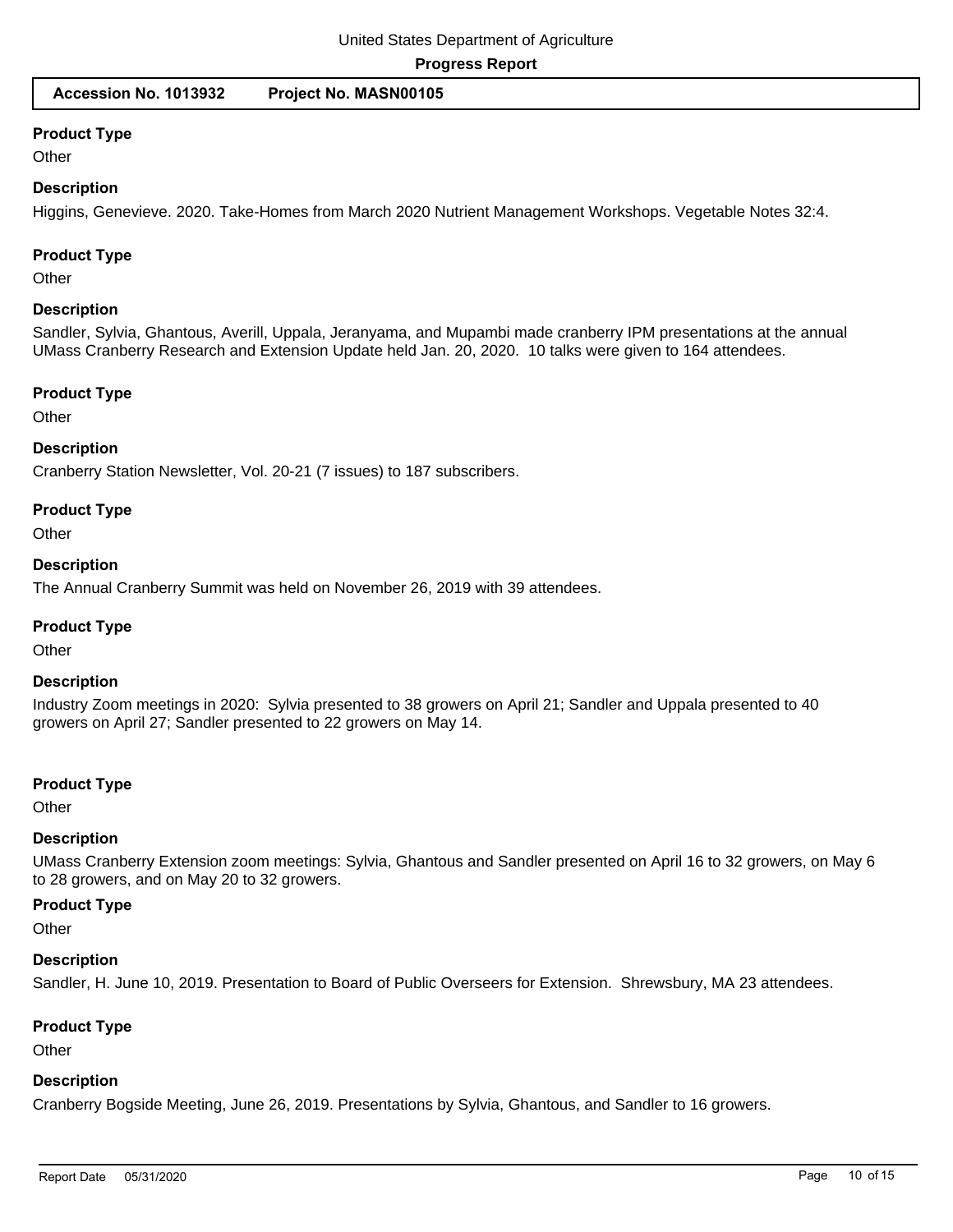### **Accession No. 1013932 Project No. MASN00105**

### **Product Type**

**Other** 

#### **Description**

Sandler, H. October 17, 2019. Presentation to Wheaton College undergraduates on cranberry IPM and economic botany. 23 attendees.

### **Product Type**

**Other** 

### **Description**

Ghantous, K. Managing moss in cranberry beds. January 23, 2020. Bordentown, NJ ACGA Annual meeting, 45 attendees.

#### **Product Type**

**Other** 

### **Description**

Cranberry Station Newsletter (Sandler, Sylvia, Ghantous, Uppala, Jeranyama, Averill), Vol. 20-21 (7 issues) to 187 subscribers. https://ag.umass.edu/cranberry/publications/newsletters.

### **Product Type**

**Other** 

#### **Description**

Berry notes (Schloemann). https://ag.umass.edu/fruit/berry-notes-archive. 12 issues, 440 subscribers.

#### **Product Type**

**Other** 

#### **Description**

Grape Notes/Northern Grape Project (Schloemann). https://ag.umass.edu/fruit/grape-notes. 20 issues, 140 subscribers.

#### **Product Type**

**Other** 

# **Description**

IPM Berry Blast (Schloemann), 16 issues, 450 subscribers, https://ag.umass.edu/fruit/ipm-berry-blast.

#### **Product Type**

**Other** 

### **Description**

Healthy Fruit newsletter (Clements, Pinero, and Garofalo). Vol. 28-29 (20 issues), 100 subscribers.

#### **Product Type**

**Other** 

### **Description**

Fruit Notes (Autio, Cooley, and Clements). 4 issues per year, 330 subscribers. https://ag.umass.edu/fruit/publications/fruitnotes.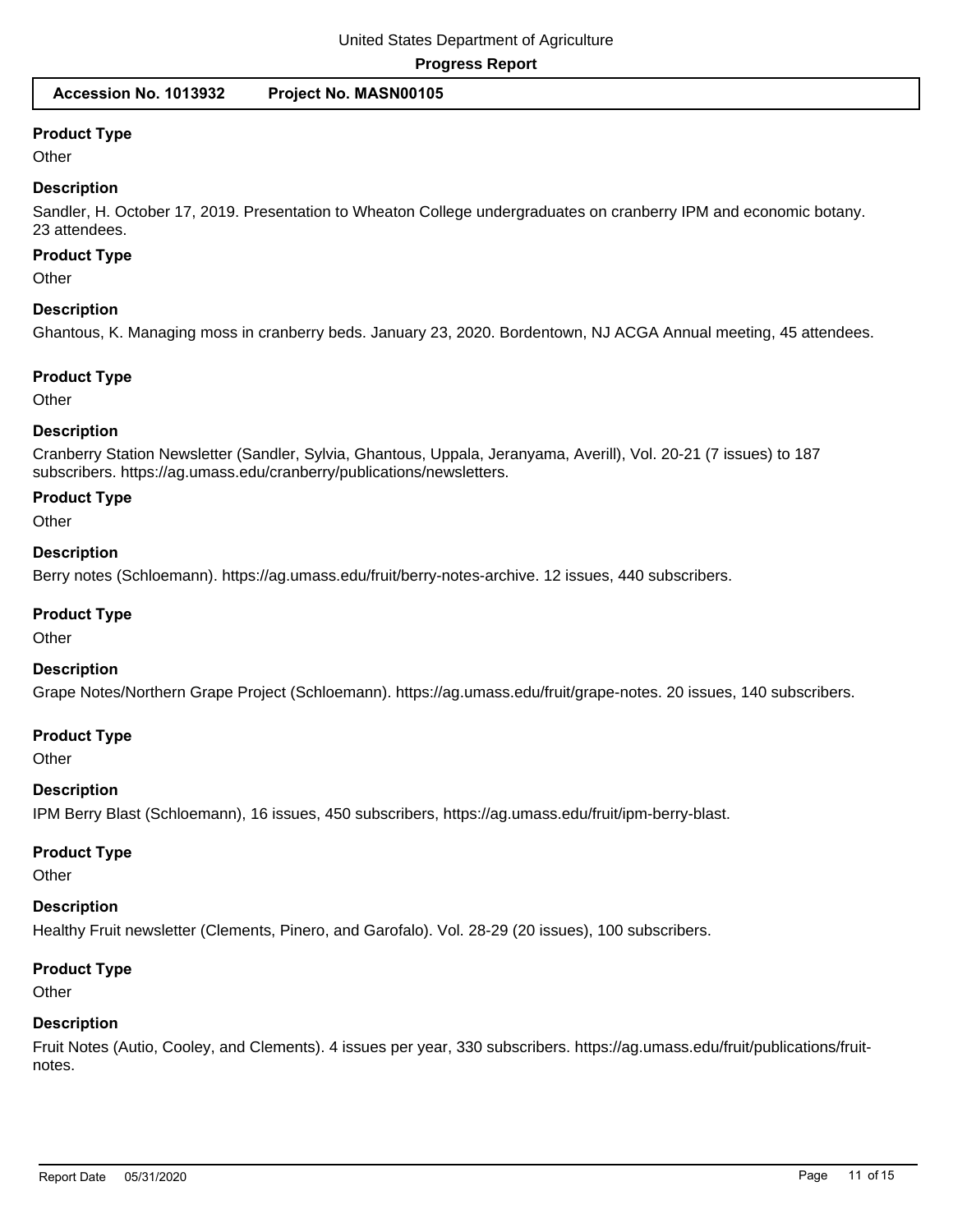### **Product Type**

**Other** 

#### **Description**

Olanyk, C., Ware, L., Garofalo, E., and Clements, J. Growers' Perspective on Data Sharing and IPM. Fruit Notes 84(3).

### **Product Type**

Evaluation Instruments

#### **Description**

Garofalo, E. W., Sandler, H. A., Piñero J.C., Clements, J.M. Identifying Weed Management Priorities from the Ground Up: 2019 New England Vegetable & Fruit Conference Survey Results. Fruit Notes 85 (1).

#### **Product Type**

**Other** 

### **Description**

Bradshaw, T., Clements, J. M., Cooley, D. R., Garofalo, E. W., Piñero, J.C., Moran, R. New England Cider Apple Project. Fruit Notes 85 (1)

#### **Product Type**

**Other** 

### **Description**

Clements, J. M., E. W. Garofalo. Increasing Branching of Cider Apple Trees. Fruit Notes 85 (1).

#### **Product Type**

**Other** 

#### **Description**

Schloemann, S., Pinero, J.C., Garofalo, E. W., Ware, L.A., Cooley, D. R., Madeiras, A.New Apple IPM Fact Sheet Series. 2020.

- Apple IPM Apple Maggot Apple IPM - Apple Scab Apple IPM - Bitter Rot Apple IPM - Cedar Apple Rust Apple IPM - Codling Moth Apple IPM - European Apple Sawfly Apple IPM - Fire Blight (Basic) Apple IPM - Leafhoppers Apple IPM - Mites: European Red Mite and Two-spotted Spider Mite Apple IPM - Obliquebanded Leafroller Apple IPM - Oriental Fruit Moth Apple IPM - Plum Curculio Apple IPM - Plum Curculio Monitoring Using Lures Apple IPM - Powdery Mildew Apple IPM - San Jose Scale
- Apple IPM Sooty Blotch and Fly Speck

Apple IPM - Tarnished Plant Bug https://ag.umass.edu/fruit/fact-sheets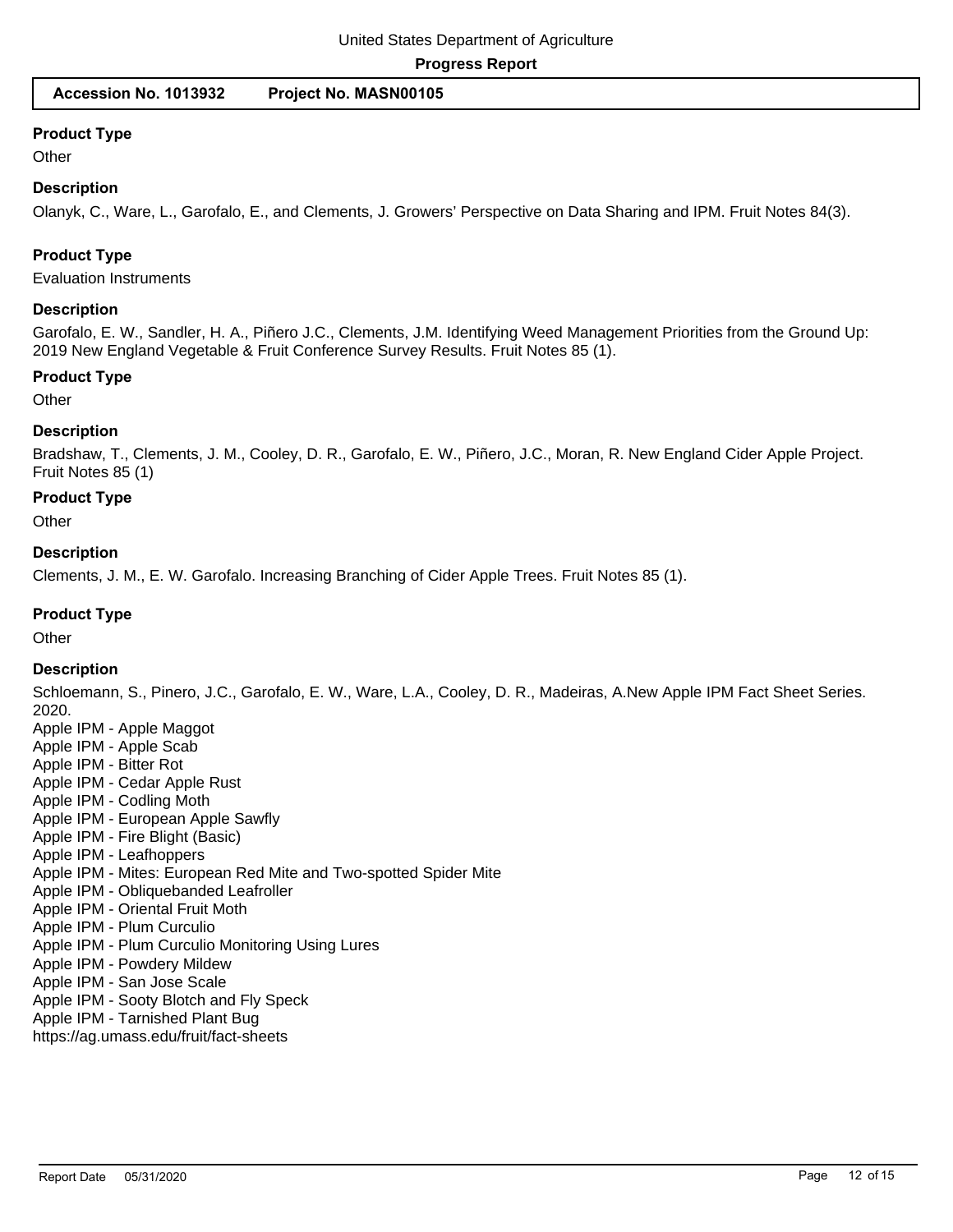### **Product Type**

**Other** 

### **Description**

Clements, J. 2020. DTN Smart Traps - Worth It or Not? Fruit Notes, Volume 85, Number 1. http://www.umassfruitnotes.com/v85n1/a4.pdf

#### **Product Type**

**Other** 

### **Description**

Clements, J., E. Garofalo and W. Autio. 2020. 2015 Modi Organic NC-140 Apple Rootstock Trial and Drapenet Demonstration. https://jmcextman.blogspot.com/2020/04/2015-modi-organic-nc-140-apple.html

### **Product Type**

**Other** 

### **Description**

Pinero, J., D. Cooley, J. Clements, S. Schloemann, and E. Garofalo. 2019. Massachusetts Fruit IPM Report for 2019. Fruit Notes, Volume 85, No. 1. http://www.umassfruitnotes.com/v85n1/a1.pdf

### **Product Type**

**Other** 

### **Description**

Clements, J. and D. Olmstead. 2020. 2019 NEWA Impact Report for Massachusetts. https://ag.umass.edu/sites/ag.umass.edu/files/pdf-doc-ppt/2019\_newa\_impact\_report\_for\_massachusetts\_1.pdf

#### **Product Type**

**Other** 

#### **Description**

Clements, J. 2020. I can tell you when to spray your orchard and I don't even have to be there! NEWA, RIMpro, Ag-Radar, and Semios. Great Plains Growers Conference, January 9-11, 2020, St. Joseph, MO. 95 attendees.

### **Product Type**

**Other** 

### **Description**

Clements, J. 2019. Smart Traps and the DTN Agronomic Platform. 81st Annual New England, New York, and Canada Fruit Pest Management Workshop, October 22-23, 2019, Burlington, VT. 55 people.

#### **Product Type**

**Other** 

### **Description**

Clements, J. 2019. DTN AP Smart Traps - Worth It or Not? 2019 Great Lakes Fruit Worker Proceedings, November 7-9, 2019, Simcoe, Ontario, Canada. 75 attendees.

#### **Product Type**

**Other** 

### **Description**

Clements, J. 2019. The Network for Environment and Weather Applications (NEWA) Apple Irrigation (ET) Model. Northeast Specialty Crops Water Symposium, December 18-19, 2019. Burlington, VT. 60 attendees.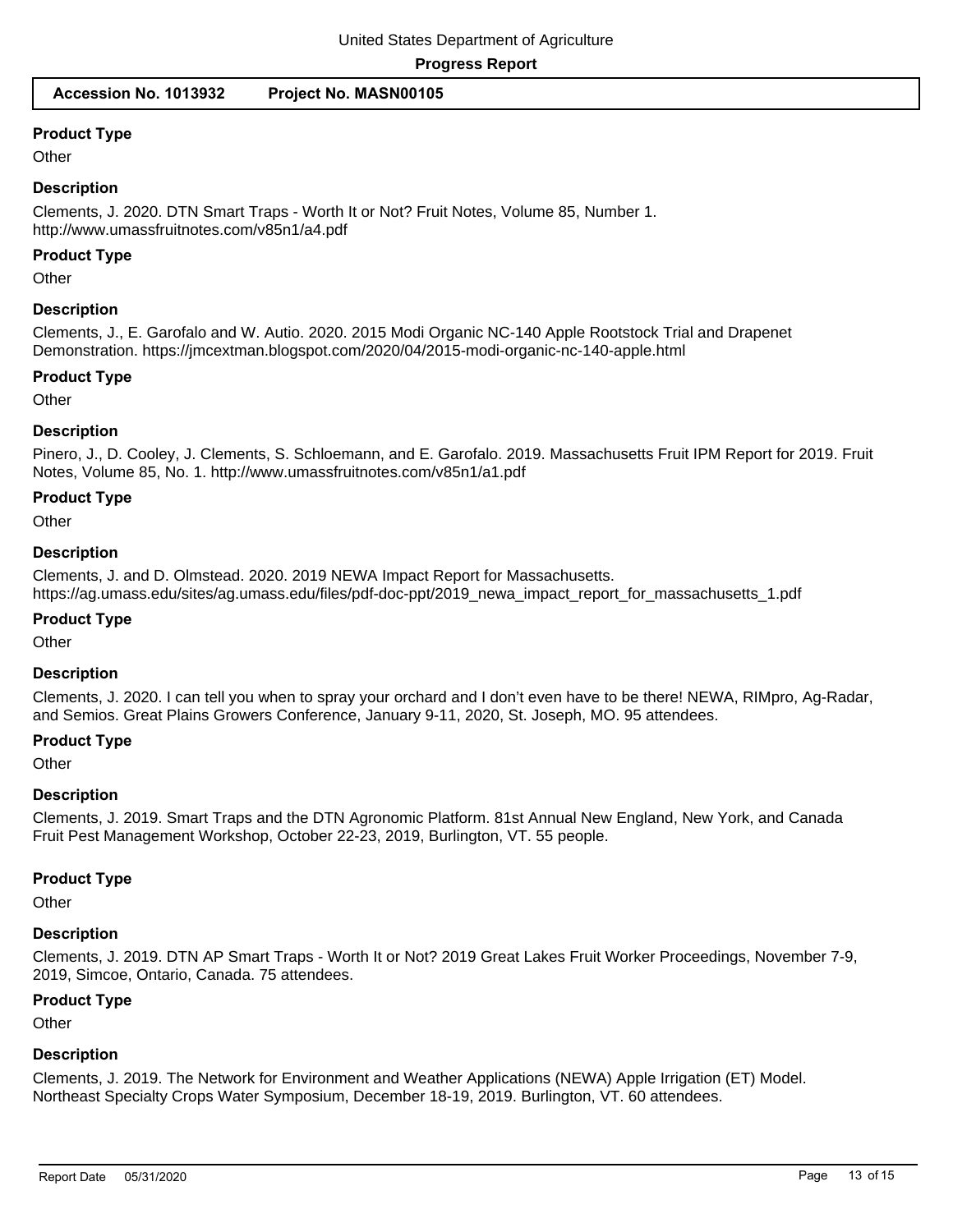### **Product Type**

Audio or Video

### **Description**

Clements, J. 2020. Innovations in Orchard Monitoring Technologies. University of Maine Extension and Maine Pomological Society Preseason Tree Fruit Webinar. April 2, 2020 via Zoom.

https://maine.zoom.us/rec/play/vZ0tduD7qDw3T9PDtwSDBaNxW47vJ\_2s1iMWrvcMmU\_gAXYANlemZbsUNOf\_psYvD02 Dc2NLnFFG3bbS?continueMode=true&\_x\_zm\_rtaid=VRJrhNdhQ9eebr1LVPbp5g.1590780813784.1f08629384bef82c2a9 183cd98cbf622&\_x\_zm\_rhtaid=485

### **Product Type**

Audio or Video

### **Description**

Schnabel, G. et al. 2019-20. MyIPM App (updates). https://play.google.com/store/apps/details?id=clemson.edu.myipm2. https://apps.apple.com/us/app/myipm/id1281310029

#### **Product Type**

Audio or Video

### **Description**

Cavanagh, A. et. al. 2020. Eco Fruit App (updates). https://apps.apple.com/us/app/eco-fruit-app/id1223643677. https://play.google.com/store/apps/details?id=io.zigbop.ecoapple

#### **Product Type**

Audio or Video

**Description**

Clements, J. 2019-20 Facebook. https://www.facebook.com/jmcextman

### **Product Type**

Audio or Video

#### **Description**

Clements, J. 2019-20. Twitter. https://twitter.com/jmcextman

#### **Product Type**

**Other** 

#### **Description**

Clements, J. 2019-20. jmcextman, Out and about in the UMass Cold Spring Orchard. https://jmcextman.blogspot.com/

### **Product Type**

**Other** 

### **Description**

Clements, J. et. al. 2020. New England Tree Fruit Management Guide (updates). https://netreefruit.org/

#### **Product Type**

**Other** 

#### **Description**

Clements, J. et. al. 20190-20. UMass Extension Fruit Program (updates). https://ag.umass.edu/fruit